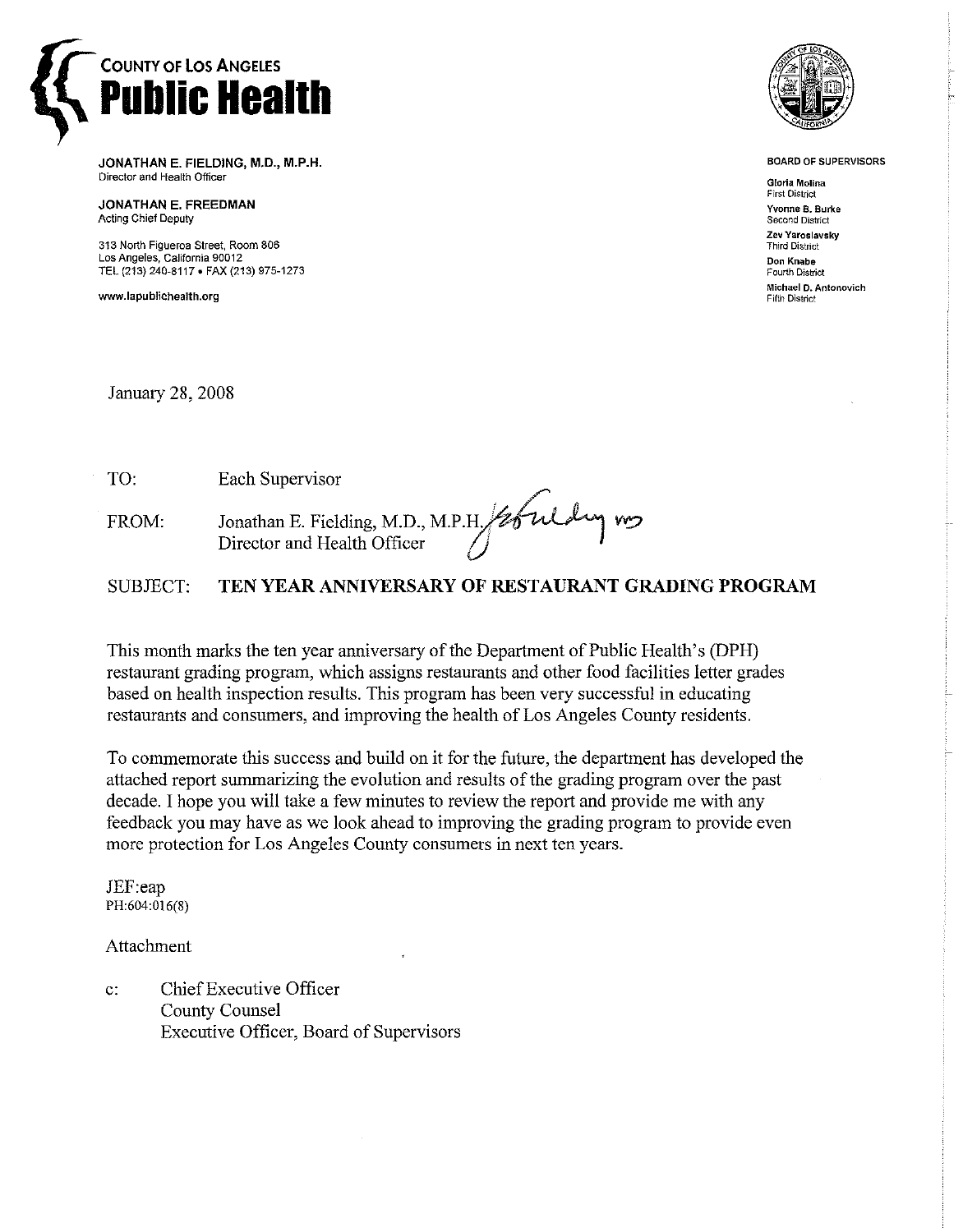# **LOS ANGELES COUNTY** - **DEPARTMENT OF PUBLIC HEALTH**

# **10-Year Review of Restaurant and Food Facility Grading Program**

## **January 2008**

January 2008 marks the ten year anniversary of Los Angeles County's enhanced restaurant and food facility grading program.

Inspection of restaurants and other food facilities enables the County to improve the safety of these facilities, and better protect the health of their customers. The safety of commercially available food is an important contributor to improved health in our community. Recent research indicates that people are eating more meals outside of the home, and this trend underscores the importance of ensuring hygienic conditions in restaurants and other food facilities.'

A study published in 1999 estimated that each year food-borne disease causes approximately 325,000 hospitalizations and 5,000 deaths in the United States." Applying these national estimates locally indicates that each year up to 10,000 hospitalizations and 165 deaths in Los Angeles County would be due to food-borne disease.

Many food-borne incidents are not captured by statistics since consumers report only a small percentage of suspected food-borne illnesses. Data from the Centers for Disease Control and Prevention (CDC) indicate that 50% of food-borne-disease outbreaks reported in 1993-1997 were associated with food in restaurants and other commercial food facilities.<sup>iii</sup>

As 2008 marks the ten year anniversary of the Department of Public Health's (DPH) retail food facility program enhancements, this report outlines the program's history and results.

## **I. BACKGROUND**

For decades, the Department of Public Health (previously as part of the Department of Health Services) has performed routine inspections of restaurants and retail food facilities. Although these activities were performed regularly for many years, little information was readily available to the consumer about inspection results.

In November 1997, media reports highlighted unsafe and unhygienic food handling at a number of restaurants in the County. The reports demonstrated poor food handling practices at several restaurants that had received acceptable inspections. In the wake of these reports, the Board of Supervisors ordered the Department to present a plan to address the deficiencies in the restaurant inspection program.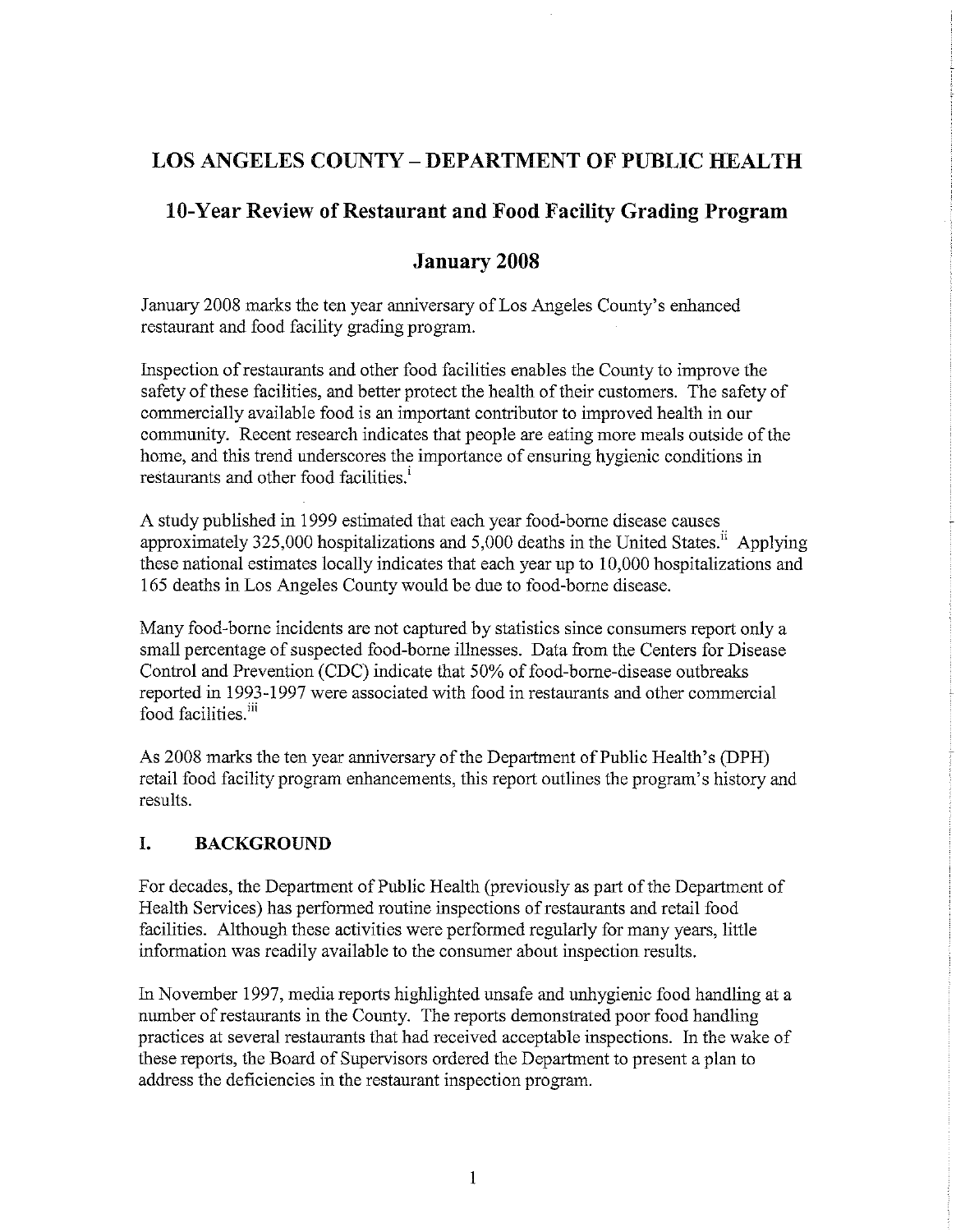The Department returned to the Board of Supervisors with a 17-point action plan to improve the restaurant inspection program. The action plan was immediately adopted by the Board and resulted in several program enhancements, including:

- $\triangleright$  Establishment of inspection scoring criteria: A food safety ordinance delineating inspection scoring criteria was adopted and clear standards were established for permit suspension and license revocation. Each food establishment starts with 100 points and a standardized number of points are subtracted for each particular violation, depending on its severity and potential contribution to food-borne illness.
- $\triangleright$  Adoption of letter grading: Under the new ordinance provisions, the Department began distributing letter grades to each food facility based on the aggregate inspection score. Scores between 90 and 100 merit an "A" grade, scores between 80 and 89 merit a "B" grade, and scores between 70 and 79 merit a "C" grade. Scores below 70 are posted only as numerical scores, without a letter grade.
- $\triangleright$  Enhanced training of County staff: In order to assure that Environmental Health Services (EHS) staff were implementing the new procedures correctly, all EHS managers, supervisors, and field staff received training on the new procedures. A rotation program for inspectors was also established to ensure that inspectors maintained objectivity in their scoring and to preserve program integrity.
- $\triangleright$  Increased public access to inspection results: All retail food facilities were required to prominently post their most recent grades. In addition they were required to have a copy of the most recent inspection report available for review by the public and to post an information card advising the public of which local inspection office to contact for additional information. Facility inspection scores were also made available to the public online at the Department's website (www.lapublichealth.org) which has an online search function that facilitates rapid access to the scores of specific restaurants (by grade, restaurant name and by restaurant location/neighborhood).
- $\geq$  Improved industry knowledge of safe food handling practices: The Boardapproved action plan also included an unprecedented requirement for restaurant managers and workers to participate in a food safety training program. Starting in 1999, at least one individual who has successfdly completed the four-hour Certified Food Handler (CFH) training program is required to be on duty while the establishment is open to the public.
- $\triangleright$  Improved ways for reporting potential health and safety threats: The Department established a 24-hour hotline to receive calls from the public reporting complaints about establishments. The Department investigates each complaint within 24 hours.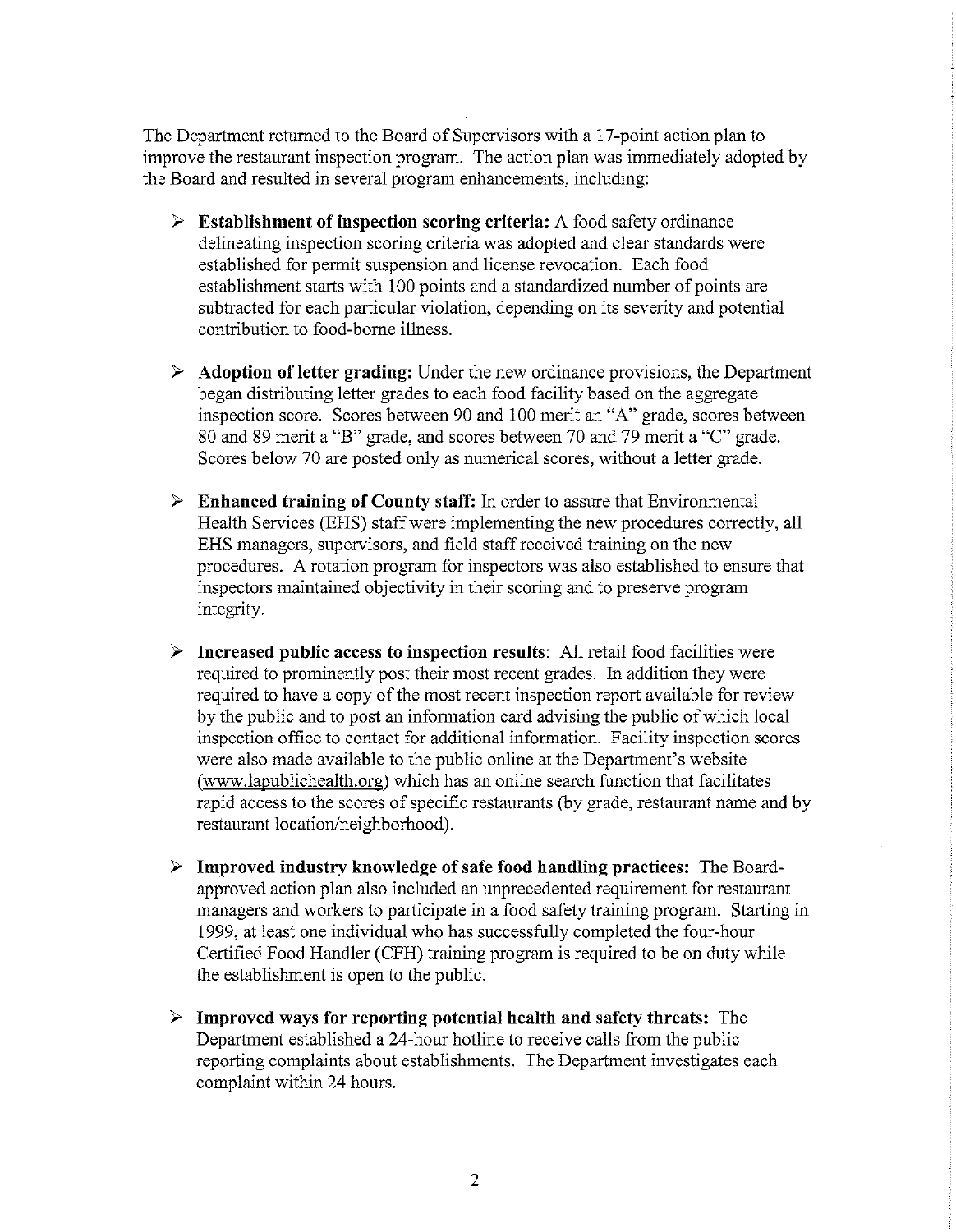$\triangleright$  Creation of risk-based inspection schedule: The Department established a new schedule for inspecting food facilities linked to the risk posed by different types of facilities. Prior to 1998, all food facilities received 3 inspections per year  $-$  this schedule applied to sit-down restaurants and fast food restaurants, as well as convenience stores and liquor stores. The new schedule created four separate categories of food establishments based upon the risk posed by the establishment's food handling practices. The four categories are: establishments that sell pre-packaged and already prepared foods (e.g. convenience and grocery stores, gas station markets) that receive one inspection a year; restaurants with limited menus and limited ingredients (e.g., fast food establishments) that receive two inspections a year; restaurants with full menus are inspected three times a year; and establishments that have performed poorly in past inspections receive one bonus inspection in addition to their regularly scheduled inspection(s).

In addition, to the above enhancements the following elements were added:

 $\triangleright$  Owner-initiated inspections (OII): A process for facility owners to request inspections one time in any 12 month period was created. 011s must be requested within three days of receipt of a grade and inspection score and result in two repeat unannounced inspections. The first of these occurs within 10 days of the initial request from the facility owner. This gives the owner time to address any critical issues disclosed within the initial inspection and improve the facility's condition. Within 60 days of the original inspection and subsequent OII, there is a second unannounced department-initiated inspection (DII). This second inspection allows EHS to determine whether or not the owner has managed to preserve improvements and fdly resolve the issues discovered in the initial inspection. Department data indicate that facilities that participate in the 011 program tend to improve their inspection gradelscore in the first follow-up inspection and to sustain the improved inspection performance in the second follow-up inspection as well.

To offset the cost associated with the additional workload, owners are required to pay a fee when they request an 011.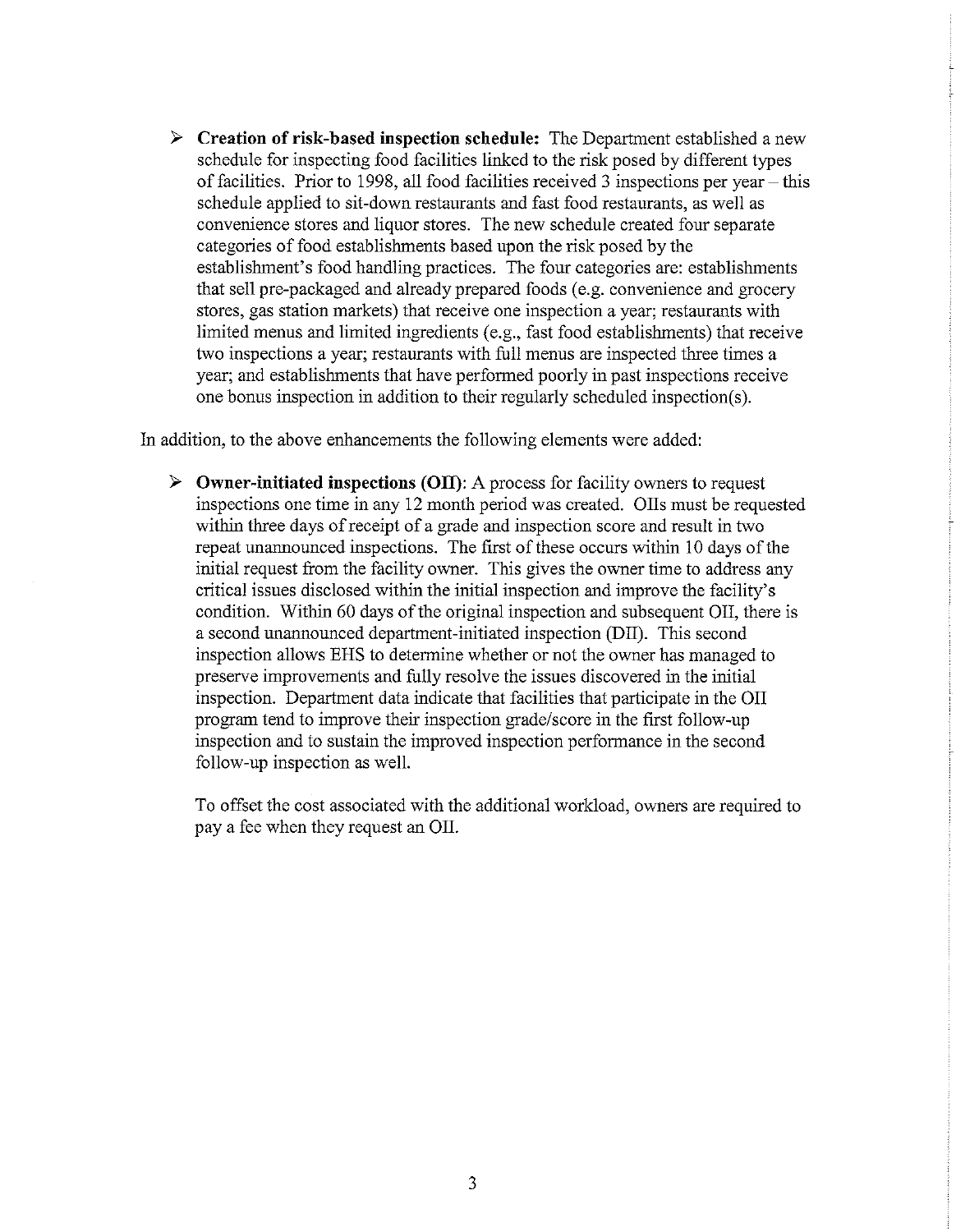**3 Creation of the Compliance Assistance Group:** The Department also developed the Compliance Assistance Group within the Bureau of Special Operations to assure the quality and integrity of all inspection activities and provide training and compliance solutions to the food service industry. The Compliance Assistance Group is comprised of the Office of the Ombudsman, Quality Assurance, and Consultation and Technical Services. The Office of the Ombudsman serves as a liaison between EHS and the food services industry and helps resolve disputes related to the inspection program in an unbiased, objective manner. The Quality Assurance unit ensures that the Department consistently provides standardized, high-quality inspections throughout the County and serves as the investigative arm of the Ombudsman. The Consultation and Technical Services unit provides technical assistance and conducts educational outreach to the food service industry in a variety of languages.

## **11. OPERATIONAL OVERVIEW**

In FY 2006-7, EHS conducted 113,682 inspections of restaurants, markets, and food processors. Of those inspections, 61,811 (54%) were routine and the remainder were follow-up inspections (also known as compliance inspections) and complaint inspections. Approximately 1,067 (1.7%) of these routine inspections resulted in a facility closure.

The EHS Food Inspection Program currently has 227 budgeted field positions (inspectors), 33 of which are vacant. These inspectors are responsible for inspecting 37,880 restaurants, markets, and food processor facilities in Los Angeles County. Over 99.5% of these facilities are located in County unincorporated areas and cities that have adopted the restaurant grading program ordinance.

## **111. RESULTS OF THE GRADING PROGRAM**

The goal of the grading program is to protect the public's health by reducing the incidence of food-borne illness in the County, and success can be measured in several ways.

## **Outcome #1** -- **Improved and Safer Food Facilities**

A review of the trends in inspection scores and grades shows the program's success in improving the sanitary conditions of food facilities. During the first two years of the program there was an average 5% increase in restaurant inspection scores.'" Over the past ten years, the average inspection score for restaurants rose over 10%, from 84.7 to 93.3. In fact, the average restaurant inspection score has stayed above 90 since the grading program was established in 1998. The average inspection score for retail markets during the ten year period also rose 3% from an average of 90.4 to 93.1.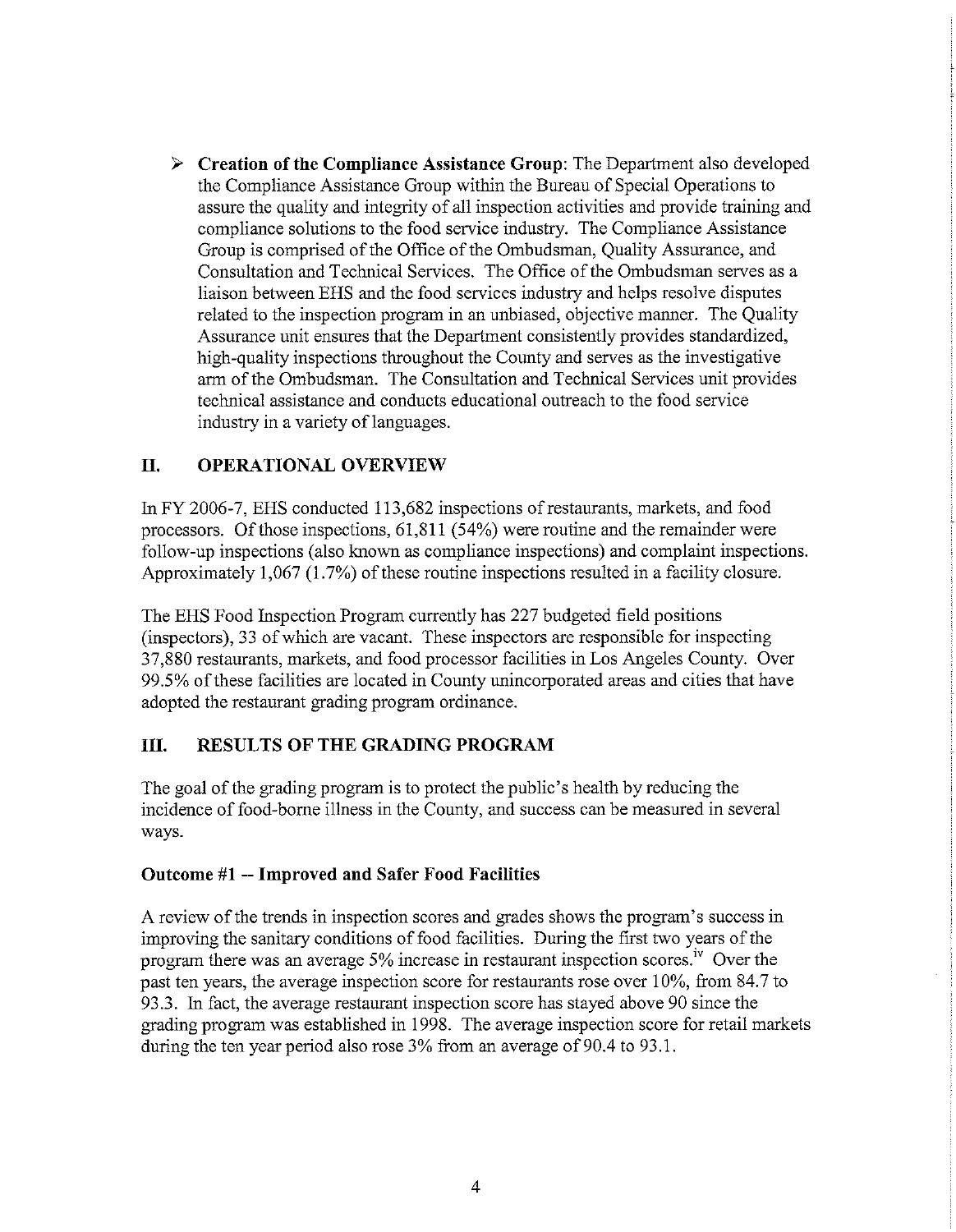| While the positive trends in average inspection scores indicate that food facilities<br>throughout the County are more hygienic than before the grading program was<br>established, a review of inspection grades also demonstrates a major reduction in the<br>percentage of inspections that resulted in low grades. |                                                                                                                                            |  |  |
|------------------------------------------------------------------------------------------------------------------------------------------------------------------------------------------------------------------------------------------------------------------------------------------------------------------------|--------------------------------------------------------------------------------------------------------------------------------------------|--|--|
| Restaurant<br>$A(90-100)$<br>$B(80-89)$<br>Grades<br>$%$ of<br>$%$ of                                                                                                                                                                                                                                                  | $C(70-79)$<br>< 70<br>Total<br>% of<br>$%$ of                                                                                              |  |  |
| Count   Total   Count   Total   Count  <br>Year<br>1997-98<br>$(6$ months)<br>7123<br>$ 39.9\% 5512 30.9\% $                                                                                                                                                                                                           | Total<br>Total   Count<br>3139<br>  11.7%   17864  <br>  17.6%  <br>2090                                                                   |  |  |
| 35795 71.4% 11563 23.0% 2335<br>1998-99<br>$41209$   76.1%   10950   20.2%  <br>1999-00<br>$ 19.0\% $<br>44260<br>$78.3\%$   10719  <br>2000-01                                                                                                                                                                        | 472<br>$4.7\%$<br>$0.9\%$<br>$\boxed{50165}$<br>$1715$ 3.2%<br>$0.5\%$<br>$\boxed{54153}$<br>279<br>$1358$ 2.4%<br>179<br>$0.3\%$<br>56516 |  |  |
| $49782$ 81.9% 9728 16.0%<br>2001-02<br>$12128$ 21.0% 1608<br>2002-03<br>43859 75.9%<br>42306 78.1%<br>$10307$   19.0%  <br>2003-04                                                                                                                                                                                     | $0.2\%$<br>$1128$ 1.9%<br>127<br>60765<br>206<br>$0.4\%$<br>$ 57801\rceil$<br>$\mid 2.8\% \mid$                                            |  |  |
| $48967$   81.4%   9934<br>$16.5\%$ 1133<br>2004-05<br>$45263$ 83.1%<br>8273<br>$15.2\%$<br>2005-06<br>$44715$ 82.5% 8393 15.5%<br>2006-07                                                                                                                                                                              | 1410<br>2.6%<br>168<br>$0.3\%$<br>$ 54191\rangle$                                                                                          |  |  |
|                                                                                                                                                                                                                                                                                                                        | 1.9%<br>122<br>$0.2\%$<br>  60156<br>844<br>$0.1\%$<br>54448<br>1.6%<br>68<br>979<br>$\boxed{0.2\% \mid 54197}$<br>1.8%<br>110             |  |  |

#### **Reductions in Lowest Grades Over 10 Years**

| Year                            | <b>Restaurant "C" Grades</b><br>$(\text{score of } 70-79)$ | <b>Restaurant Grades Below</b><br>$\mathcal{L}$<br>(score below 70) |  |  |  |  |
|---------------------------------|------------------------------------------------------------|---------------------------------------------------------------------|--|--|--|--|
| $1997 - 98$<br>(6 month period) | 17.6%                                                      | 11.7%                                                               |  |  |  |  |
| 2006-07                         | 1.8%                                                       | $0.2\%$                                                             |  |  |  |  |
| Percent change                  | 89.8% reduction                                            | 98.3% reduction                                                     |  |  |  |  |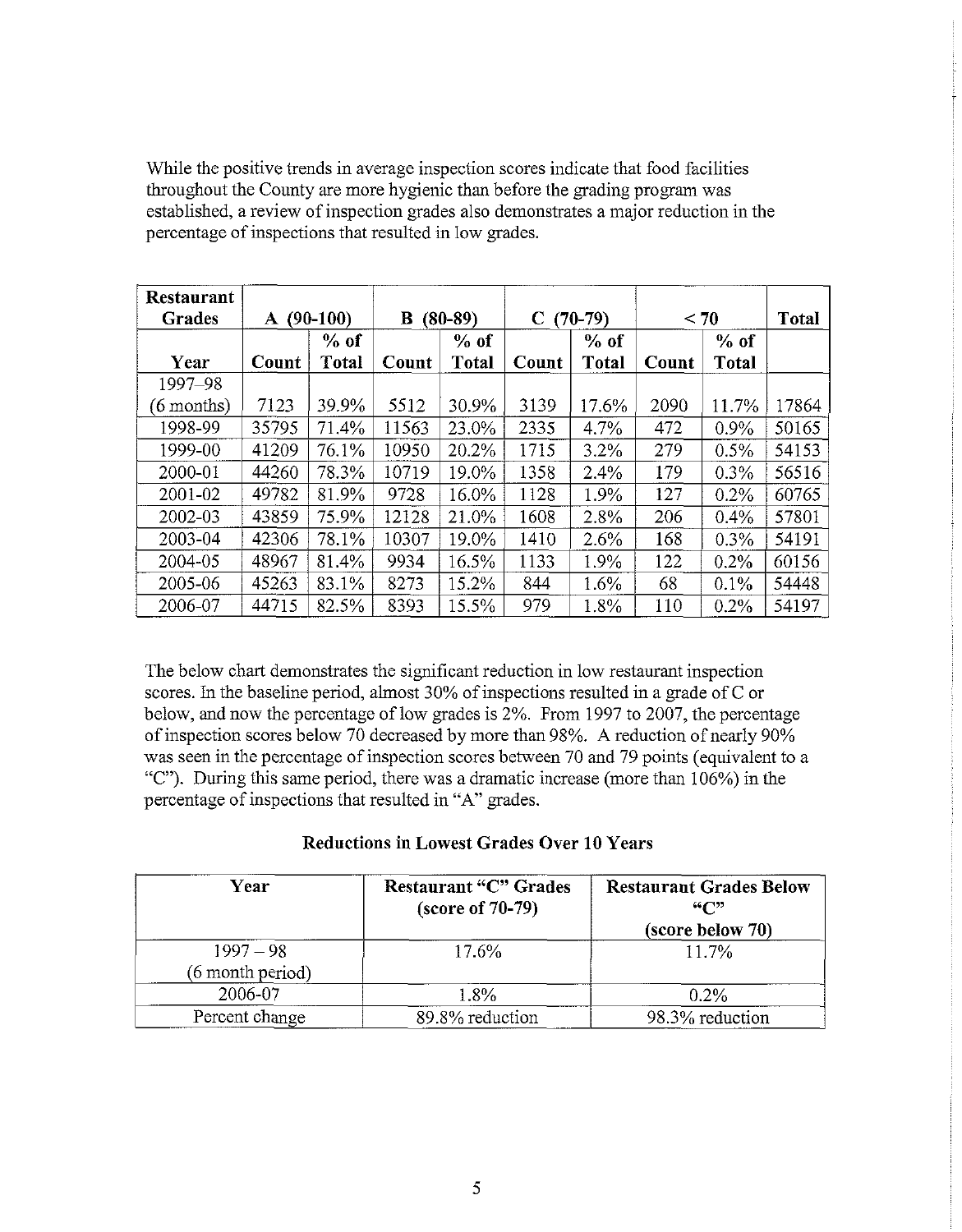| The chart below shows similar trends in the grades for retail markets over the same time |                |                 |              |                 |            |                        |           |                 |                |
|------------------------------------------------------------------------------------------|----------------|-----------------|--------------|-----------------|------------|------------------------|-----------|-----------------|----------------|
| period.                                                                                  |                |                 |              |                 |            |                        |           |                 |                |
| Retail                                                                                   |                |                 |              |                 |            |                        |           |                 |                |
| Market                                                                                   |                |                 |              |                 |            |                        |           |                 |                |
| Grades                                                                                   |                | A $(90-100)$    |              | $B(80-89)$      |            | $C(70-79)$             |           | < 70            | Total          |
| Year                                                                                     | Count          | $%$ of<br>Total | Count        | $%$ of<br>Total | Count      | $%$ of<br><b>Total</b> | Count     | $%$ of<br>Total |                |
| 1997-98                                                                                  |                |                 |              |                 |            |                        |           |                 |                |
| (6 months)                                                                               | 5711           | 63.0%           | 2181         | 24.1%           | 752        | 8.3%                   | 423       | 4.7%            | 9067           |
| 1998-99                                                                                  | 17737          | 80.1%           | 3543         | 16.0%           | 695<br>488 | 3.1%<br>2.7%           | 172<br>77 | 0.8%<br>0.4%    | 22147<br>18114 |
| 1999-00<br>2000-01                                                                       | 14533<br>14873 | 80.2%<br>84.2%  | 3016<br>2427 | 16.7%<br>13.7%  | 327        | 1.9%                   | 36        | 0.2%            | 17663          |
| 2001-02                                                                                  | 16408          | 86.7%           | 2219         | 11.7%           | 251        | 1.3%                   | 37        | 0.2%            | 18915          |
| 2002-03                                                                                  | 14694          | 83.5%           | 2511         | 14.3%           | 339        | 1.9%                   | 46        | 0.3%            | 17590          |
| 2003-04                                                                                  | 14464          | 84.9%           | 2243<br>1998 | 13.2%<br>11.2%  | 297<br>220 | 1.7%<br>1.2%           | 37<br>14  | 0.2%<br>0.1%    | 17041<br>17805 |
| 2004-05<br>2005-06                                                                       | 15573<br>13956 | 87.5%<br>87.9%  | 1737         | 10.9%           | 175        | 1.1%                   | $\tau$    | $0.0\%$         | 15875          |
| 2006-07                                                                                  | 13359          | 88.3%           | 1574         | 10.4%           | 184        | 1.2%                   | 10        | $0.1\%$         | 15127          |

#### **Outcome #2** -- **Reduced Illness**

The dramatic reduction in the number of low-scoring food facilities, coupled with improvements in average scores, has yielded a significant benefit to the public's health. Several studies have found an association between low food facility inspection scores and food-borne illness outbreaks. An independent study by economists Jin and Leslie concluded that the grading program was linked to a 20% decrease in food-borne illness hospitalizations.<sup>y</sup> Another study conducted by Department staff comparing the foodborne disease hospitalization rates in the County to those in the rest of California from the years 1993 (before the enhanced program was established) to 2000 found a significant decrease (13.1%) in food-borne disease hospitalizations in Los Angeles County that was not mirrored in other counties. **vi** 

#### **Outcome #3** -- **Improved Information for Consumers**

The grading program has been successful in increasing public access to information about the hygienic conditions of local food facilities. A survey of two thousand County residents conducted in 2001 found that 84% of respondents had heard of the grading system and 77% of respondents noticed posted grades always or most of the time. The survey also found that 65% of respondents were influenced in their selection of food facilities by letter grades always or most of the time. Of respondents who dined out, only 3% responded that they would eat at "C" restaurants, and 25% would eat at a "B" restaurant, whereas 88% would eat at an "A" restaurant always or most of the time. Three-quarters of respondents identified the Department as being the sponsor of the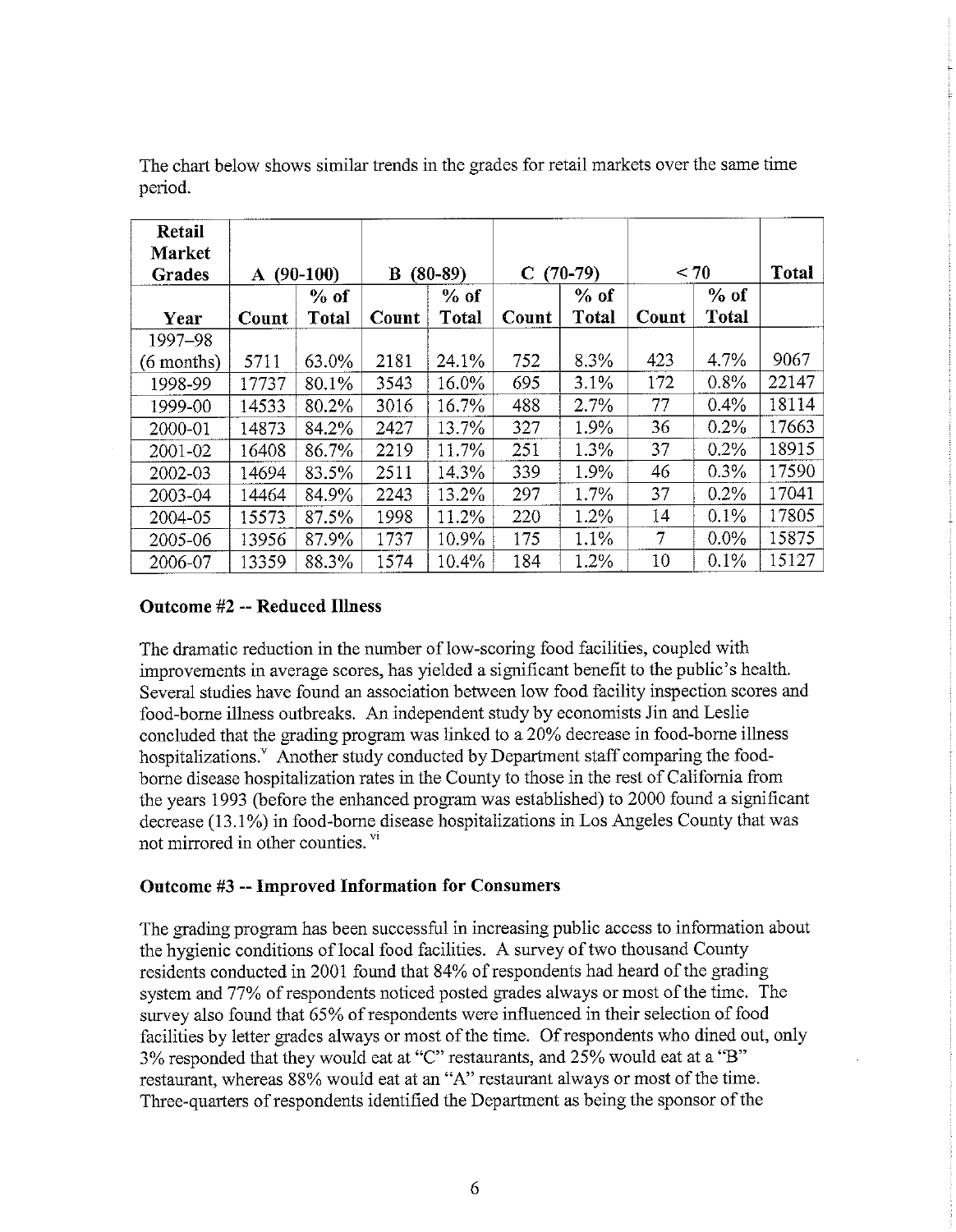grading system, making it the most widely recognized program within the Department of Public Health.

A review of the statistics for online searches performed at the Department's restaurant rating website (http://lapublichealth.org/rating/) indicates significant use of grading information by the public. The website has averaged over a quarter of a million searches for restaurant ratings annually over the past five years. In the first eleven months of  $2007$ alone, the website registered over 450,000 searches for restaurant ratings.

The public's preference for eating at higher-rated restaurants as demonstrated in the 2001 survey has been supported by other research as well. A 2003 study by economists Jin and Leslie found that there is an economic incentive in the form of increased revenue, for restaurants to earn higher grades.<sup>vii</sup> In areas with mandatory grade posting, restaurants with "A" grades saw an average increase in revenue of 5.7% once grade cards were introduced. Revenue for restaurants with "B" grades in mandatory grade posting areas saw an average increase in revenue of 0.7% after grade cards were introduced, 5% less than "A" graded restaurants.

#### **Outcome #4** -- **The Public Values the Grading Program**

One sign of the grading program's success is whether the public views it as valuable and beneficial. In 2001, two thousand County residents were randomly selected and surveyed in both English and Spanish about the grading program. The survey found that 91% of the respondents liked the grading system. The Los Angeles Health Survey conducted in 2005 found that 89% of 8,648 respondents thought the grading system has been effective in assuring food safety.

## **IV. WORKING WITH INDUSTRY**

Environmental Health has worked closely with the food service industry over the years on the inspection and grading program. EHS has worked with restaurants and retail markets to ensure that owners have the knowledge and capacity to maintain safe and clean facilities. EHS manages the Certified Food Handler (CFH) trainings, a major component of the grading program which ensures that at least one CFH-trained staff member is on site at all times during operating hours. In the past ten years over 60,000 food industry employees have gone through the CFH training, greatly expanding the knowledge base of safe food handling practices throughout the Los Angeles area. EHS also regularly conducts workshops for the retail food service industry regarding the grading program, to ensure that owners and employees understand the importance of food safety and facility hygiene, how facility inspections are conducted, and how grades/scores are determined. These workshops, which are presented in seven languages, have been provided to almost one-third of the almost 38,000 retail food businesses in Los Angeles County.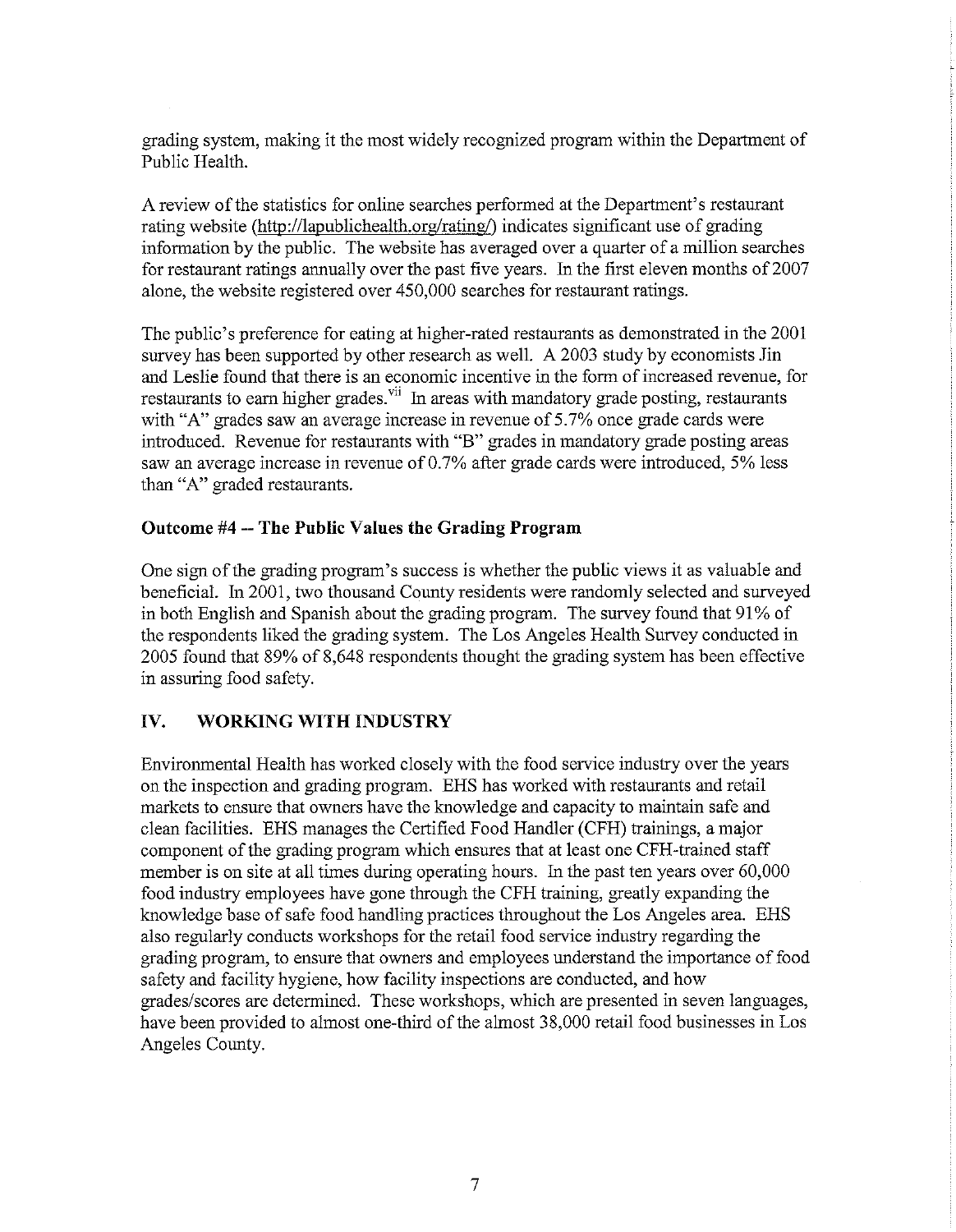These presentations also explain the systems that EHS has established to allow owners to voice their concerns about inspections and scores and to request Owner-Initiated Inspections (011). The creation of the Office of the Ombudsman established a clear focal point for owners to bring fonvard complaints about the inspection and grading program. Skilled in dispute resolution and housed in a separate unit, apart from the inspection program, the Ombudsman's Office is able to facilitate constructive conversations between owners and inspection program staff.

One of the most important results of EHS' work with the industry on the grading program has been a shift in incentives for restaurants. Prior to the creation of the posted grade program, when few consumers were aware of inspection scores, many restaurants and retail markets adopted a reactive position to inspections and violations. However, with the introduction of visible posted grades and the associated economic benefit to receive a high grade, owners have enhanced incentives to make food hygiene a constant high priority. The owners' incentive to achieve an "A" grade, coupled with the creation of the 011 system, has resulted in the quick resolution of violations in many facilities throughout the County. This greatly benefits the public because the faster a violation is corrected, the healthier Los Angeles County retail food facilities are.

## **V. PROGRAM RECOGNITION**

Over the years the restaurant grading program has received numerous awards and has been used as a model for other food facility inspection programs around the world. Several components of the County's program have been adopted and codified in California law. California now requires all counties to incorporate basic risk elements into their retail food facility inspection forms. The State also has a Food Handler Certification requirement which was modeled on EHS' Certified Food Handler requirement. Subsequent State-mandated public disclosure requirements regarding the availability of inspection reports on-site, as well as the online disclosure of facility inspection scores, also mirror the County's grading program. EHS has also received requests for information and technical assistance from other states and from other health jurisdictions across the globe who are interested in modeling Los Angeles County's restaurant grading program.

The restaurant grading program has also received a variety of awards from various organizations that highlight the program's efficacy and innovation. The program has received awards from: the National Association of County and City Health Officials, the National Association of Counties, the California Environmental Health Association, as well as the Los Angeles County Productivity and Quality Commission. The program has also received accolades from several associations representing communities and local industry groups such as the Korean American Restaurant Association of Los Angeles, the Japanese Restaurant Association of Southern California, and the Asian/Pacific Islander Small Business Association.